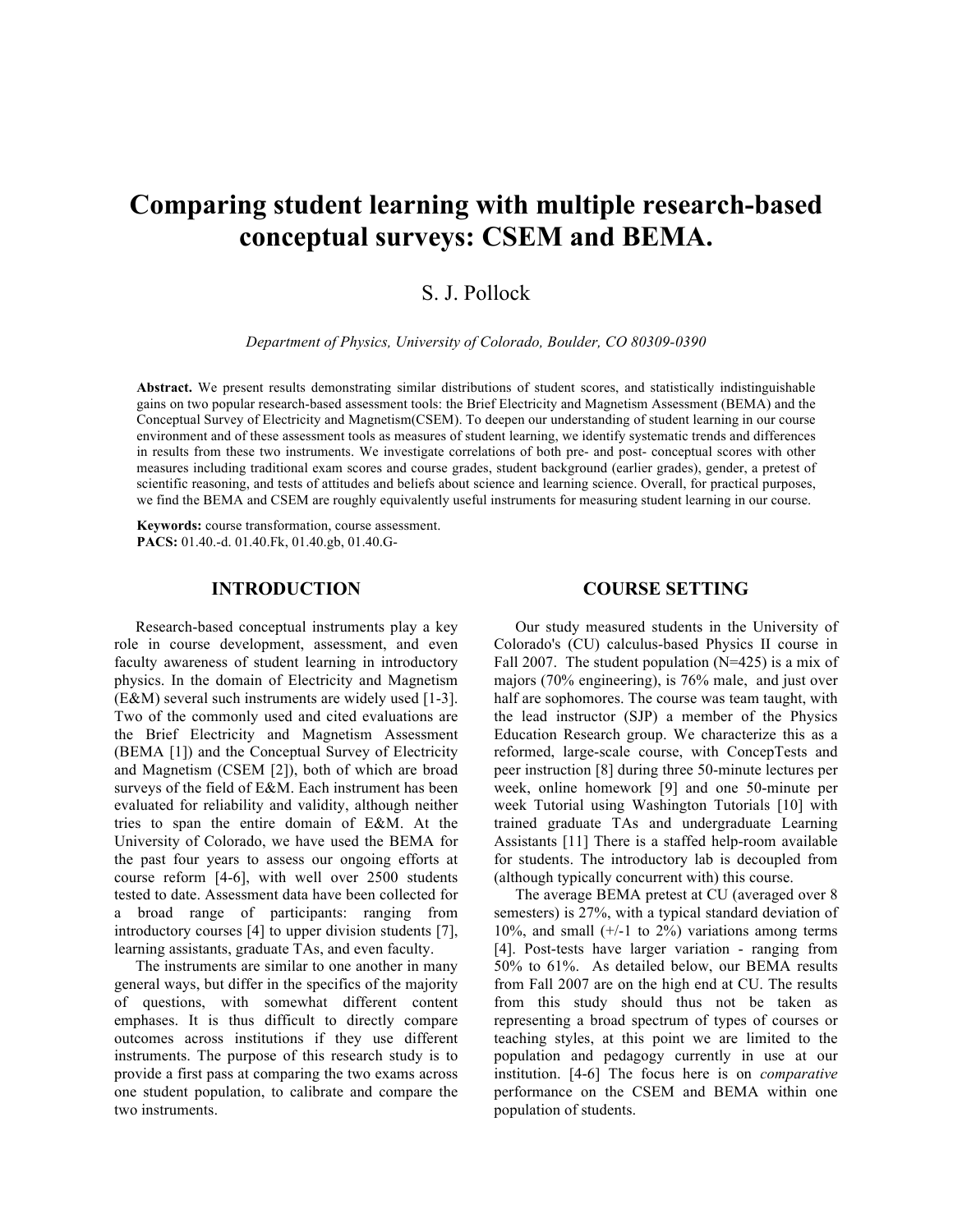#### **DATA SOURCES**

We collected data in Fall 2007 on several measures, including content assessments, grades, attitudes and beliefs (using the Colorado Learning Attitudes about Science Survey, CLASS [12]), and basic scientific reasoning (Lawson test [13]). The content (conceptual) surveys are issued in recitation sections; the rest of the survey instruments are given online for which students receive token participation credit. For the content surveys, we split the students based on their recitation times, giving half the class the pre- and post-BEMA, and the other half the CSEM. That is, all students in a single recitation received either the BEMA or CSEM survey.

The split was by recitation section. We ensured that the two groups equally represented the different graduate TAs, lecture times, recitation times, and rooms. After the fact, we have verified that there were no statistically significant differences between these two groups on measures available to us, including demographics (gender, major, or class), earlier grades from Physics I, concept evaluations in Physics I, CLASS scores, Lawson scores, or course grades, participation, or exam scores in this Physics II class.

Participation was typical for our institution, with 95% of the students taking the pre-concept instrument, and 78% taking matched, valid, pre *and* post concept instruments. In addition, 57% took the Lawson test (issued pre only), and 42% took the CLASS (matched, pre- and post). We have Physics I grades for 85%, and matched pre-post FMCE [14] for 65% of the class.

### **RESULTS**

The broad purpose of this study is to help characterize, calibrate, and better understand these two commonly used assessment instruments. We are interested in overall difficulty, whether learning gains are similar for each survey, and whether pre- and posttest scores are similarly correlated with other prefactors, and/or with outcome measures. Looking at common items on the two instruments also allows for a direct comparison. These results are all presented below. We find statistically comparable outcomes, so the choice of instrument may ultimately be determined more by individual match to local course goals.

#### **Main result: Difficulty and gains**

Our average BEMA posttest has been 56%, with a typical standard deviation of 16%. Data for BEMA and CSEM for Fall 2007 are shown in Table 1. (Note that the semester of this study had slightly higher BEMA post-scores than our historical average at CU.) We show pre and postscores, gain (<Final>-<Initial>), and normalized gain (<Final>-<Init.>)/(100-<Init.>). Table 1 shows the gain of the averages, which in both cases was close to the average of individual gains.

| <b>TABLE 1.</b> Comparison of BEMA and CSEM average        |               |               |      |       |  |  |
|------------------------------------------------------------|---------------|---------------|------|-------|--|--|
| results for Fa07. Only matched, valid scores are included. |               |               |      |       |  |  |
| Numbers shown in parentheses are standard deviations.      |               |               |      |       |  |  |
| <b>Test</b>                                                | Pre (SD)      | Post (SD)     | gain | Norm. |  |  |
|                                                            |               |               |      | gain  |  |  |
| <b>BEMA</b>                                                | $26\%$ (9%)   | 61\% $(15\%)$ | 35%  | 0.47  |  |  |
| $(N=162)$                                                  |               |               |      |       |  |  |
| <b>CSEM</b>                                                | $32\% (10\%)$ | $66\%$ (16%)  | 34%  | 0.50  |  |  |
| $(N=168)$                                                  |               |               |      |       |  |  |

Average CSEM scores, pre-and post, are higher than BEMA scores by 5-6%, a statistically significant (p<0.05, 2-tailed t-test) difference, with moderate effect size (difference/standard deviation=0.5 pre, 0.4 post). Both the absolute and normalized gains are statistically indistinguishable for the two tools. It appears that (for this population) the CSEM is slightly easier, but both exams are comparable with respect to evaluating student learning. [15]

#### **Correlations**

Assessment tools serve many functions besides measures and comparisons of student learning. Individual items inform teaching, and pretest scores can help serve as part of at-risk indicators [16,17]. We are also interested in how performance on post-tests matches with performance in the class as evaluated in other ways. Table 2 shows correlation coefficients between several measures of interest, for each half of the class taking the BEMA and CSEM respectively.

**TABLE 2.** Pearson correlation coefficients for populations taking (matched pre-post) BEMA or CSEM. Correlations (r) for students taking the BEMA*/CSEM* are shown separated in each table entry by a slash, "/". (r for CSEM is given in italics) E.g., the first entry in the upper left square says r(pre with post) for students who took the BEMA=0.4, but r(pre with post) for students taking the CSEM=0.5. All entries except r(BEMA pre to Lawson)=0.1 are statistically significantly different from 0 (p<.05)

|        | Post    | Grade   | Lawson  | Prev. grade |
|--------|---------|---------|---------|-------------|
| Pre    | 0.4/0.5 | 0.2/0.3 | 0.1/0.5 | 0.2/0.4     |
| Post   |         | 0.7/0.6 | 0.3/0.6 | 0.5/0.5     |
| Course |         |         | 0.5/0.5 | 0.7/0.7     |
| grade  |         |         |         |             |
| Lawson |         |         |         | 0.4/0.4     |

The first two rows of Table 2 show correlations of pre and post-test scores with several other measures (final grade in course, score on Lawson test of scientific reasoning taken at the start of the term, and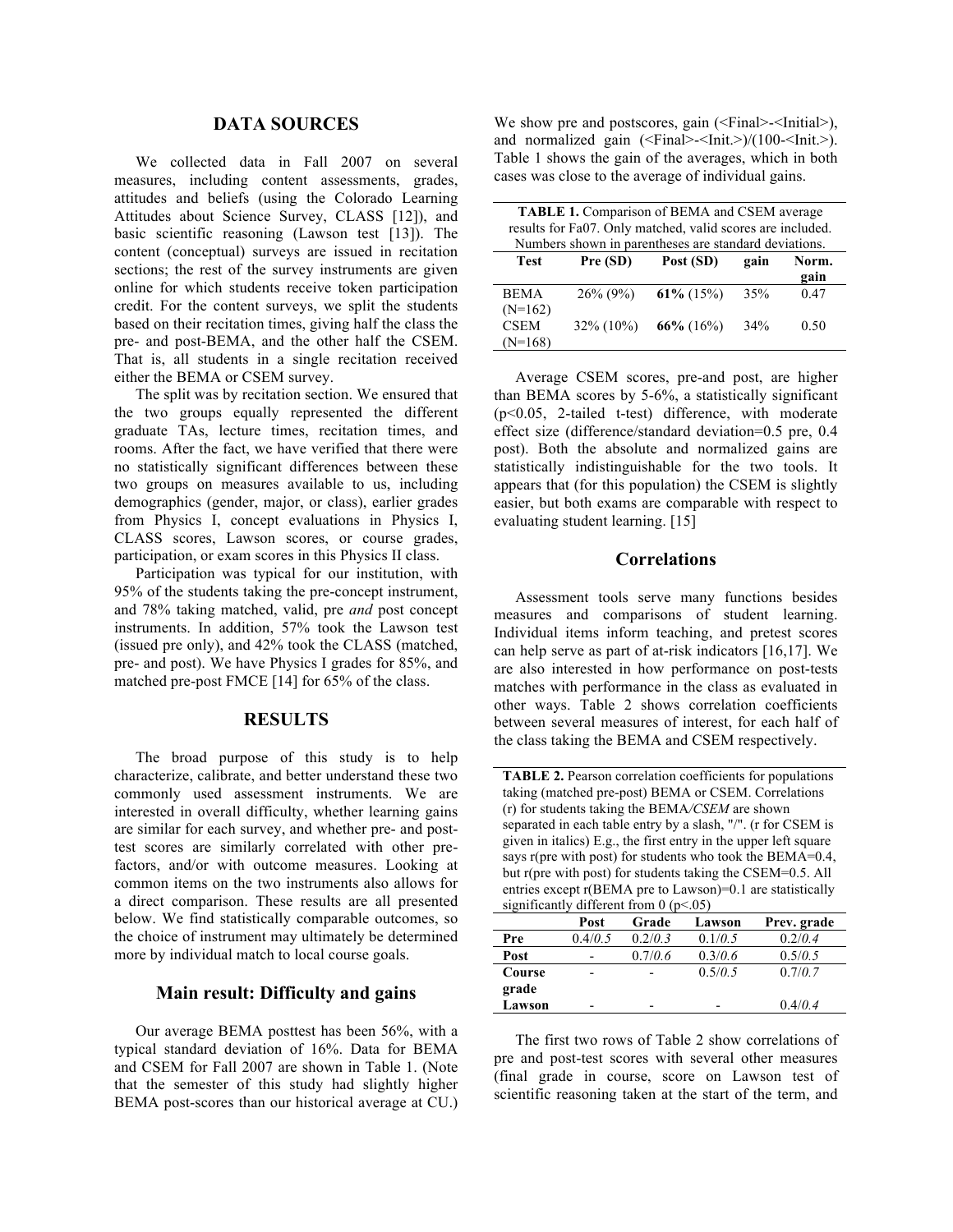most recent previous grade from their Physics I course). The correlation of pre-score to post-score is just slightly higher for the CSEM than for the BEMA. The same holds for course grade correlated to pretests, with the CSEM pre-score correlating slightly more with final grade in the class.

The post-test shows the opposite trend, with the BEMA post correlating slightly *more* with course grade. Neither difference is large. Because both tests have rather low (and narrowly distributed) pretest scores, normalized gains closely track post scores (correlation of post-test to normalized gain is 0.9 for both BEMA and CSEM). Fig 1 shows these results graphically, plotting course grades as a function of conceptual post-test scores (binned into 6 roughly equal sextiles). Fig 1 demonstrates that conceptual post-tests reflect student performance in the class, with considerable fluctuation largely hidden in the binning.



**FIGURE 1.** Final course grade (0-4) as a function of (binned) post-test scores on the BEMA (solid) and CSEM (dash/open points) (z-score is (score-average)/standard dev)

The correlation of BEMA/CSEM pre and post-tests with Lawson's test shows slightly different results for the two instruments. It appears that the Lawson measure of scientific reasoning is better correlated with pre and post scores on the CSEM than with the BEMA. A similar (but weaker) trend is seen from students' previous physics grade (from Physics 1), which also correlates slightly more with CSEM pre than BEMA pre (but no difference for post-tests). These correlations might be associated with the slightly easier nature of the CSEM, and are thus perhaps reflective of test-taking skills. We investigated correlations of CLASS (pre) with BEMA and CSEM, and again found only small differences - the correlation of CLASS (pre) to conceptual post-scores was 0.5 (for the BEMA) and 0.4 (for the CSEM), comparable to the predictive power of CLASS (pre) with course grade. [6,12]

In summary, it appears that both instruments are similar regarding correlations of pre and post with

each other, with respect to other measures of student preparation, and with student final grades. The CSEM pre-score is more strongly correlated with measures of previous student test-taking success, including grade in Physics 1, Lawson test, and FMCE scores from a previous term  $(r=0.5)$ . The BEMA post is somewhat more strongly correlated with performance in *this* class. We find no compelling evidence here for or against either instrument as a better measure of student learning, nor as an at-risk indicator, although the BEMA appears perhaps slightly more coupled to our own learning goals as measured by final grades.

## **Comparing Items**

Individual items provide useful information for understanding and improving instruction, and in this case can also provide additional calibration between the two instruments [3]. There are six questions (out of 31 total on the BEMA, 32 on the CSEM) which are identical or nearly identical (although the CSEM has only 5 answer choices, while the BEMA has up to 10 possible answers on some questions, and the question order is different), in addition to three common ECCE questions [3] which we added to the end of all surveys.

Identical individual questions on the instruments did not generate identical average scores. One or two specific common questions generated differences as large as  $15\%$ , although more typically less than  $+/-5\%$ different, perhaps reflecting effects such as question placement as well as the different number of distractors. However, the average difference (post-test) for all 9 common questions is 3% (higher for the CSEM population). If several of the common questions are scored as recommended on the BEMA[1] (looking for internal consistency rather than correctness) the difference between these 9 common questions is 0% on the post-test. This subset of questions is 5% higher on the CSEM *pre-*test, possibly reflecting the smaller number of distractors, but not statistically significantly different from zero. In summary, we find that on average, students perform the same overall on the overlapping set of common questions. This also gives additional confirmation that our two groups are equivalent.

#### **Gender Breakdowns**

Building on prior work on the gender gap [16,18] we examine differences by gender between performance on the BEMA and CSEM instruments. Our population contains relatively small samples, (N(female, CSEM)=46 and N(female, BEMA)=40) so one must be quite cautious about interpreting statistical significance. The main outcomes are shown in Fig. 2.